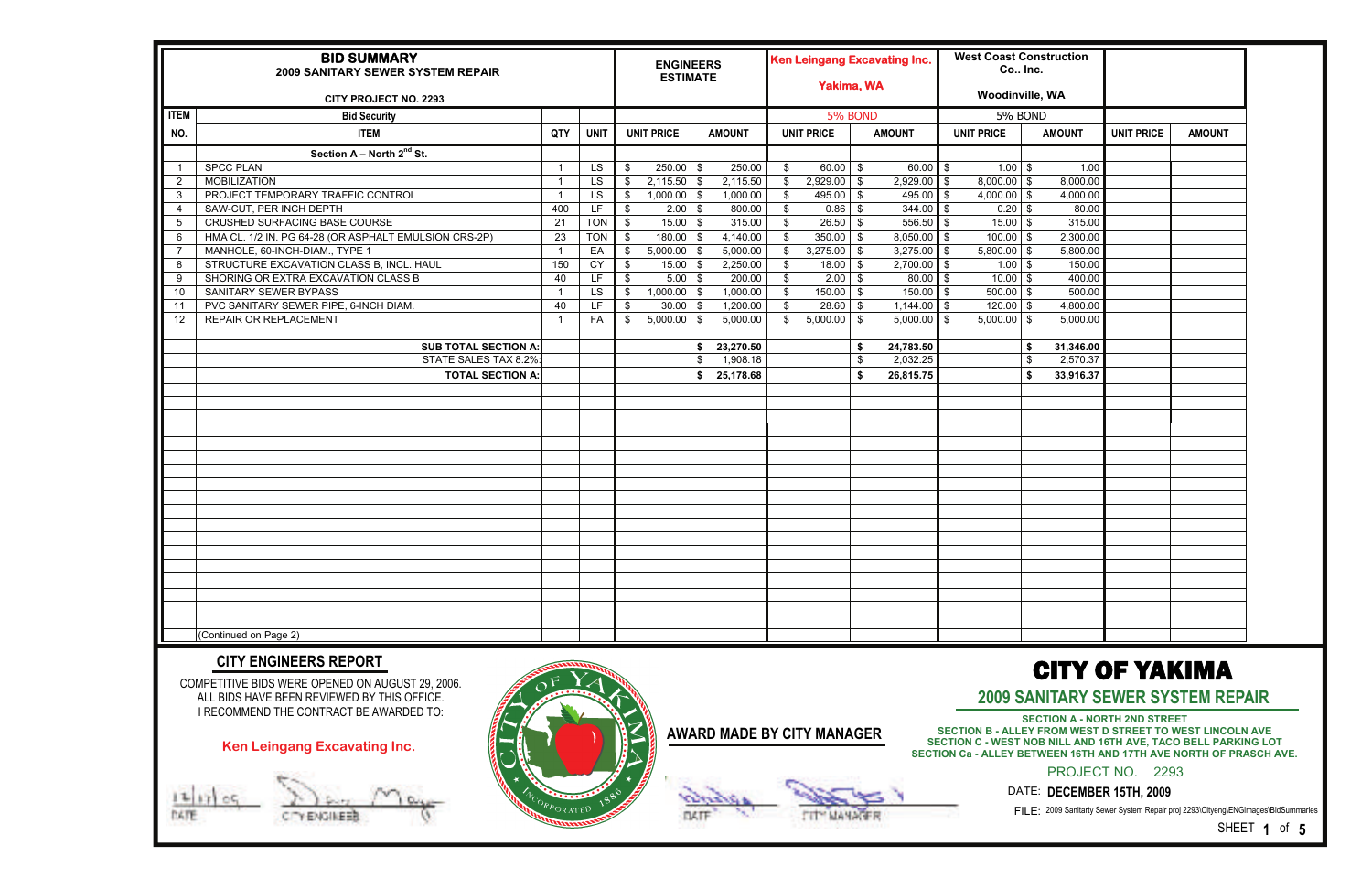SECTION A - NORTH 2ND STREET<br>SECTION B - ALLEY FROM WEST D STREET TO WEST LINCOLN AVE<br>SECTION C - WEST NOB NILL AND 16TH AVE, TACO BELL PARKING LOT **SECTION Ca - ALLEY BETWEEN 16TH AND 17TH AVE NORTH OF PRASCH AVE.**

2009 Sanitarty Sewer System Repair proj 2293\Cityeng\ENGimages\BidSummaries FILE:

|                    | <b>BID SUMMARY</b><br>2009 SANITARY SEWER SYSTEM REPAIR<br><b>CITY PROJECT NO. 2293</b> |                |             |               | <b>ENGINEERS</b><br><b>ESTIMATE</b> |                         |               |            | <b>Ken Leingang Excavating</b><br><b>Yakima, WA</b> | lnc.           |               |      | <b>West Coast Construction Co</b><br>Inc.<br>Woodinville, WA. |               |               |                   |               |
|--------------------|-----------------------------------------------------------------------------------------|----------------|-------------|---------------|-------------------------------------|-------------------------|---------------|------------|-----------------------------------------------------|----------------|---------------|------|---------------------------------------------------------------|---------------|---------------|-------------------|---------------|
|                    |                                                                                         |                |             |               |                                     |                         |               |            |                                                     |                |               |      |                                                               |               |               |                   |               |
| <b>ITEM</b><br>NO. | <b>Bid Security</b><br><b>ITEM</b>                                                      | QTY            | <b>UNIT</b> |               | <b>UNIT PRICE</b>                   |                         | <b>AMOUNT</b> |            | <b>UNIT PRICE</b>                                   | <b>5% BOND</b> | <b>AMOUNT</b> |      | 5% BOND<br><b>UNIT PRICE</b>                                  |               | <b>AMOUNT</b> | <b>UNIT PRICE</b> | <b>AMOUNT</b> |
|                    |                                                                                         |                |             |               |                                     |                         |               |            |                                                     |                |               |      |                                                               |               |               |                   |               |
|                    | Section B - Alley from West D St. to West Lincoln Ave.<br>1SPCC PLAN                    |                | LS          | \$            | 250.00                              | - \$                    | $250.00$ \$   |            | 60.00                                               | \$             | 60.00         | - \$ | 1.00                                                          | \$            | 1.00          |                   |               |
|                    | 2 MOBILIZATION                                                                          |                | <b>LS</b>   | \$            | 5,500.00                            | \$                      | 5,500.00      | l \$       | 3,804.00                                            | \$             | 3,804.00      | \$   | 5,400.00                                                      | \$            | 5,400.00      |                   |               |
|                    | 3 PROJECT TEMPORARY TRAFFIC CONTROL                                                     |                | LS          | \$            | 1,000.00                            | \$                      | 1,000.00      | - \$       | 465.00                                              | $\mathfrak{F}$ | 465.00        | -\$  | 4,000.00                                                      | $\sqrt[6]{3}$ | 4,000.00      |                   |               |
|                    | 4 MANHOLE, 48-INCH-DIAM., TYPE 1                                                        |                | EA          | $\sqrt{2}$    | 4,000.00                            | \$                      | $4,000.00$ \$ |            | 2,850.00                                            | \$             | 2,850.00      | \$   | 5,200.00                                                      | $\sqrt[6]{3}$ | 5,200.00      |                   |               |
|                    | 5 STRUCTURE EXCAVATION CLASS B, INCL. HAUL                                              | 24             | CY          | \$            | 15.00                               | - \$                    | 360.00        | $\sqrt{3}$ | 45.00                                               | \$             | 1,080.00      | \$   | 1.00                                                          | \$            | 24.00         |                   |               |
|                    | 6 SHORING OR EXTRA EXCAVATION CLASS B                                                   | 20             | LF.         | \$            | 5.00                                | -\$                     | 100.00        | l\$        | 5.00                                                | - \$           | 100.00        | \$   | 10.00                                                         | \$            | 200.00        |                   |               |
|                    | 7 REPAIR OR REPLACEMENT                                                                 | -1             | FA          | \$            | 5,000.00                            | \$                      | 5,000.00      | \$         | 5,000.00                                            | \$             | 5,000.00      | -S   | 5,000.00                                                      | - \$          | 5,000.00      |                   |               |
|                    | <b>AND</b>                                                                              |                |             |               |                                     |                         |               |            |                                                     |                |               |      |                                                               |               |               |                   |               |
|                    | (OPTION 1 - CURED IN PLACE PIPE)                                                        |                |             |               |                                     |                         |               |            |                                                     |                |               |      |                                                               |               |               |                   |               |
|                    | 8 SANITARY SEWER BYPASS                                                                 | $\overline{1}$ | <b>LS</b>   | \$            | 1,000.00                            | \$                      | $1,000.00$ \$ |            | 955.00                                              | - \$           | 955.00        | \$   | 850.00                                                        | \$            | 850.00        |                   |               |
|                    | 98 IN.CIPP                                                                              | 475            | LF          | \$            | 80.00                               | $\sqrt[6]{\frac{1}{2}}$ | 38,000.00     | IS.        | 32.80                                               | \$             | 15,580.00     | \$   | 32.50                                                         | - \$          | 15,437.50     |                   |               |
|                    | 10 SERVICE RECONNECTION                                                                 | 4              | EA          | \$            | 200.00                              | \$                      | $800.00$ \$   |            | 340.00                                              | \$             | 1,360.00      | \$   | 300.00                                                        | - \$          | 1,200.00      |                   |               |
|                    | <b>OR</b>                                                                               |                |             |               |                                     |                         |               |            |                                                     |                |               |      |                                                               |               |               |                   |               |
|                    | (OPTION 2 - PIPE BURST)                                                                 |                |             |               |                                     |                         |               |            |                                                     |                |               |      |                                                               |               |               |                   |               |
|                    | 11 SANITARY SEWER BYPASS                                                                |                | LS          | $\sqrt{2}$    | 2,000.00                            | \$                      | 2,000.00      |            |                                                     |                |               |      |                                                               |               |               |                   |               |
|                    | 12 PIPE BURST                                                                           | 475            | <b>LF</b>   | $\sqrt[6]{3}$ | 80.00                               | \$                      | 38,000.00     |            |                                                     |                |               |      |                                                               |               |               |                   |               |
|                    | 13 SERVICE RECONNECTION (IN CONCRETE)                                                   | $\overline{2}$ | EA          | \$            | 1,000.00                            | \$                      | 2,000.00      |            |                                                     |                |               |      |                                                               |               |               |                   |               |
|                    | 14 SERVICE RECONNECTION (IN GRAVEL)                                                     | $\overline{2}$ | EA          | - \$          | 700.00                              | \$                      | 1,400.00      |            |                                                     |                |               |      |                                                               |               |               |                   |               |
|                    |                                                                                         |                |             |               |                                     |                         |               |            |                                                     |                |               |      |                                                               |               |               |                   |               |
|                    | <b>SUB TOTAL OPTION 1:</b>                                                              |                |             |               |                                     | S.                      | 56,010.00     |            |                                                     | S.             | 31,254.00     |      |                                                               | - \$          | 37,312.50     |                   |               |
|                    | STATE SALES TAX 8.2%                                                                    |                |             |               |                                     | \$                      | 4,592.82      |            |                                                     | \$             | 2,562.83      |      |                                                               | \$            | 3,059.63      |                   |               |
|                    | <b>TOTAL SECTION B:</b>                                                                 |                |             |               |                                     | S.                      | 60,602.82     |            |                                                     | \$.            | 33,816.83     |      |                                                               | \$            | 40,372.13     |                   |               |
|                    | <b>SUB TOTAL OPTION 2:</b>                                                              |                |             |               |                                     | \$                      | 59,610.00     |            |                                                     |                |               |      |                                                               |               |               |                   |               |
|                    | STATE SALES TAX 8.2%:                                                                   |                |             |               |                                     | - \$                    | 4,888.02      |            |                                                     |                |               |      |                                                               |               |               |                   |               |
|                    | <b>TOTAL SECTION B:</b>                                                                 |                |             |               |                                     |                         | \$64,498.02   |            |                                                     |                |               |      |                                                               |               |               |                   |               |
|                    |                                                                                         |                |             |               |                                     |                         |               |            |                                                     |                |               |      |                                                               |               |               |                   |               |
|                    |                                                                                         |                |             |               |                                     |                         |               |            |                                                     |                |               |      |                                                               |               |               |                   |               |
|                    |                                                                                         |                |             |               |                                     |                         |               |            |                                                     |                |               |      |                                                               |               |               |                   |               |
|                    |                                                                                         |                |             |               |                                     |                         |               |            |                                                     |                |               |      |                                                               |               |               |                   |               |
|                    |                                                                                         |                |             |               |                                     |                         |               |            |                                                     |                |               |      |                                                               |               |               |                   |               |
|                    |                                                                                         |                |             |               |                                     |                         |               |            |                                                     |                |               |      |                                                               |               |               |                   |               |
|                    |                                                                                         |                |             |               |                                     |                         |               |            |                                                     |                |               |      |                                                               |               |               |                   |               |
|                    | (Continued on Page 3)                                                                   |                |             |               |                                     |                         |               |            |                                                     |                |               |      |                                                               |               |               |                   |               |



## CITY OF YAKIMA

SHEET **2** of **5** 

**2009 SANITARY SEWER SYSTEM REPAIR** 

PROJECT NO. 2293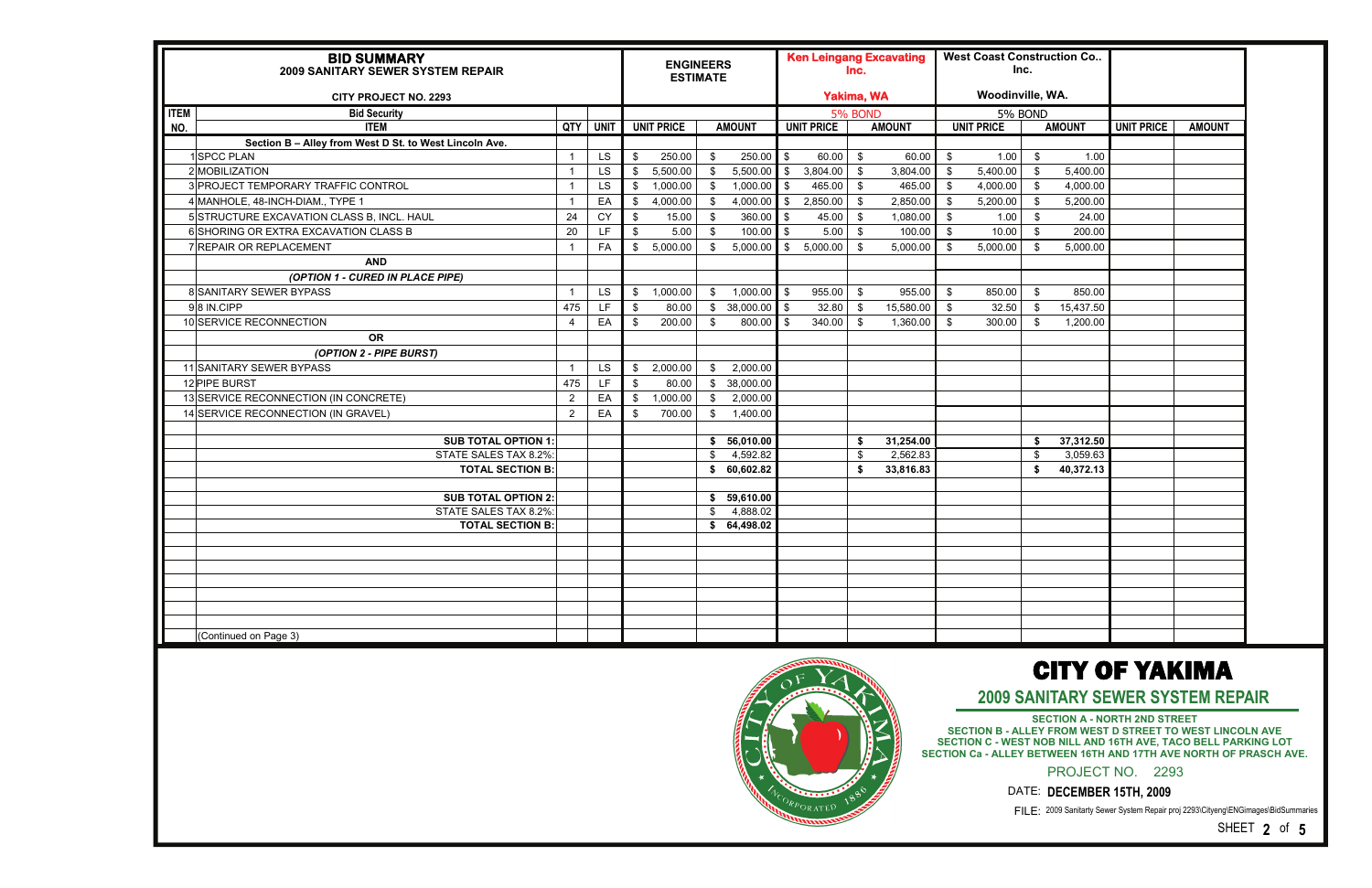**SECTION A - NORTH 2ND STREET SECTION B - ALLEY FROM WEST D STREET TO WEST LINCOLN AVE SECTION C - WEST NOB NILL AND 16TH AVE, TACO BELL PARKING LOT SECTION Ca - ALLEY BETWEEN 16TH AND 17TH AVE NORTH OF PRASCH AVE.**

2009 Sanitarty Sewer System Repair proj 2293\Cityeng\ENGimages\BidSummaries FILE:

| <b>BID SUMMARY</b><br>2009 SANITARY SEWER SYSTEM REPAIR<br><b>CITY PROJECT NO. 2293</b> |     |                 |                | <b>ENGINEERS</b><br><b>ESTIMATE</b> |               |               |                   | <b>Ken Leingang Excavating</b><br><b>Yakima, WA</b> | Inc. |               |                | <b>West Coast Construction Co</b><br>Inc.<br><b>Woodinville, WA</b> |                |               |                   |               |
|-----------------------------------------------------------------------------------------|-----|-----------------|----------------|-------------------------------------|---------------|---------------|-------------------|-----------------------------------------------------|------|---------------|----------------|---------------------------------------------------------------------|----------------|---------------|-------------------|---------------|
|                                                                                         |     |                 |                |                                     |               |               |                   |                                                     |      |               |                |                                                                     |                |               |                   |               |
| <b>ITEM</b><br><b>Bid Security</b><br>NO.<br><b>ITEM</b>                                | QTY | <b>UNIT</b>     |                | <b>UNIT PRICE</b>                   |               | <b>AMOUNT</b> |                   | 5% BOND<br><b>UNIT PRICE</b>                        |      | <b>AMOUNT</b> |                | 5% BOND<br><b>UNIT PRICE</b>                                        |                | <b>AMOUNT</b> | <b>UNIT PRICE</b> | <b>AMOUNT</b> |
|                                                                                         |     |                 |                |                                     |               |               |                   |                                                     |      |               |                |                                                                     |                |               |                   |               |
| Section C - Taco Bell Parking Lot<br>1SPCC PLAN                                         |     | <b>LS</b>       | \$             | 250.00                              | \$            | 250.00        | $\mathfrak{F}$    | 60.00                                               | - \$ | 60.00         | $\mathfrak{s}$ | 1.00                                                                | $\mathfrak{s}$ | 1.00          |                   |               |
| 2 MOBILIZATION                                                                          | -1  | $\overline{LS}$ | \$             | 3,200.00                            | \$            | 3,200.00      | $\overline{\ast}$ | 2,779.00                                            | \$   | 2,779.00      | l \$           | 2,700.00                                                            | - \$           | 2,700.00      |                   |               |
| 3 PROJECT TEMPORARY TRAFFIC CONTROL                                                     | -1  | <b>LS</b>       |                | \$ 1,000.00                         | $\bullet$     | 1,000.00      | $\sqrt{3}$        | $500.00$ \$                                         |      | 500.00        | $\sqrt{3}$     | 800.00                                                              | - \$           | 800.00        |                   |               |
| 4 REPAIR OR REPLACEMENT                                                                 |     | FA              |                | \$5,000.00                          | $\sqrt{3}$    | $5,000.00$ \$ |                   | 5,000.00                                            | - \$ | 5,000.00      | ∣ \$           | 5,000.00                                                            | - \$           | 5,000.00      |                   |               |
| <b>AND</b>                                                                              |     |                 |                |                                     |               |               |                   |                                                     |      |               |                |                                                                     |                |               |                   |               |
| (OPTION 1 - CURED IN PLACE PIPE)                                                        |     |                 |                |                                     |               |               |                   |                                                     |      |               |                |                                                                     |                |               |                   |               |
| 5 SANITARY SEWER BYPASS                                                                 |     | LS              | \$             | $500.00$ \$                         |               | 500.00        | \$                | 777.00                                              | - \$ | 777.00        | $\sqrt{3}$     | 650.00                                                              | \$             | 650.00        |                   |               |
| $78"$ CIPP                                                                              | 258 | LF              | $\sqrt[6]{3}$  | $80.00$ \$                          |               | 20,640.00     | \$                | 33.80                                               | - \$ | 8,720.40 \$   |                | 32.50                                                               | - \$           | 8,385.00      |                   |               |
| 6 SERVICE RECONNECTION                                                                  |     | EA              | \$             | $200.00$ \$                         |               | 200.00        | \$                | 404.00                                              | - \$ | 404.00        | l \$           | 300.00                                                              |                | 300.00        |                   |               |
| <b>OR</b>                                                                               |     |                 |                |                                     |               |               |                   |                                                     |      |               |                |                                                                     |                |               |                   |               |
| (OPTION 2 - PIPE BURST)                                                                 |     |                 |                |                                     |               |               |                   |                                                     |      |               |                |                                                                     |                |               |                   |               |
| 8 MANHOLE, 48-INCH-DIAM., TYPE 1                                                        |     | EA              | \$             | 4,000.00                            | $\mathfrak s$ | 4,000.00      |                   |                                                     |      |               |                |                                                                     |                |               |                   |               |
| 9 STRUCTURE EXCAVATION CLASS B, INCL. HAUL (FOR MH)                                     | 24  | CY              | \$             | 15.00                               | - \$          | 360.00        |                   |                                                     |      |               |                |                                                                     |                |               |                   |               |
| 10 SHORING OR EXTRA EXCAVATION CLASS B (FOR MH)                                         | 10  | LF.             | \$             | 20.00                               | - \$          | 200.00        |                   |                                                     |      |               |                |                                                                     |                |               |                   |               |
| 11 SANITARY SEWER BYPASS                                                                |     | LS              | $\frac{1}{2}$  | 1,000.00                            | $\mathfrak s$ | 1,000.00      |                   |                                                     |      |               |                |                                                                     |                |               |                   |               |
| 12 PIPE BURST                                                                           | 242 | <b>LF</b>       | - \$           | 80.00                               | $\sqrt{3}$    | 19,360.00     |                   |                                                     |      |               |                |                                                                     |                |               |                   |               |
| 13 SERVICE RECONNECTION                                                                 |     | EA              | $\mathfrak{S}$ | 1,000.00                            | \$            | 1,000.00      |                   |                                                     |      |               |                |                                                                     |                |               |                   |               |
|                                                                                         |     |                 |                |                                     |               |               |                   |                                                     |      |               |                |                                                                     |                |               |                   |               |
| <b>SUB TOTAL OPTION 1:</b>                                                              |     |                 |                |                                     |               | \$30,790.00   |                   |                                                     | - \$ | 18,240.40     |                |                                                                     | - 5            | 17,836.00     |                   |               |
| STATE SALES TAX 8.2%:                                                                   |     |                 |                |                                     | \$            | 2,524.78      |                   |                                                     | \$   | 1,495.71      |                |                                                                     | - \$           | 1,462.55      |                   |               |
| <b>TOTAL SECTION C:</b>                                                                 |     |                 |                |                                     |               | \$33,314.78   |                   |                                                     | \$   | 19,736.11     |                |                                                                     | - \$           | 19,298.55     |                   |               |
|                                                                                         |     |                 |                |                                     |               |               |                   |                                                     |      |               |                |                                                                     |                |               |                   |               |
| <b>SUB TOTAL OPTION 2:</b>                                                              |     |                 |                |                                     |               | \$35,370.00   |                   |                                                     |      |               |                |                                                                     |                |               |                   |               |
| STATE SALES TAX 8.2%:                                                                   |     |                 |                |                                     | \$            | 2,900.34      |                   |                                                     |      |               |                |                                                                     |                |               |                   |               |
| <b>TOTAL SECTION C:</b>                                                                 |     |                 |                |                                     |               | \$38,270.34   |                   |                                                     |      |               |                |                                                                     |                |               |                   |               |
|                                                                                         |     |                 |                |                                     |               |               |                   |                                                     |      |               |                |                                                                     |                |               |                   |               |
|                                                                                         |     |                 |                |                                     |               |               |                   |                                                     |      |               |                |                                                                     |                |               |                   |               |
|                                                                                         |     |                 |                |                                     |               |               |                   |                                                     |      |               |                |                                                                     |                |               |                   |               |
|                                                                                         |     |                 |                |                                     |               |               |                   |                                                     |      |               |                |                                                                     |                |               |                   |               |
|                                                                                         |     |                 |                |                                     |               |               |                   |                                                     |      |               |                |                                                                     |                |               |                   |               |
|                                                                                         |     |                 |                |                                     |               |               |                   |                                                     |      |               |                |                                                                     |                |               |                   |               |
|                                                                                         |     |                 |                |                                     |               |               |                   |                                                     |      |               |                |                                                                     |                |               |                   |               |
|                                                                                         |     |                 |                |                                     |               |               |                   |                                                     |      |               |                |                                                                     |                |               |                   |               |
| (Continued on Page 4)                                                                   |     |                 |                |                                     |               |               |                   |                                                     |      |               |                |                                                                     |                |               |                   |               |



## CITY OF YAKIMA

SHEET **3** of **5**

**2009 SANITARY SEWER SYSTEM REPAIR** 

PROJECT NO. 2293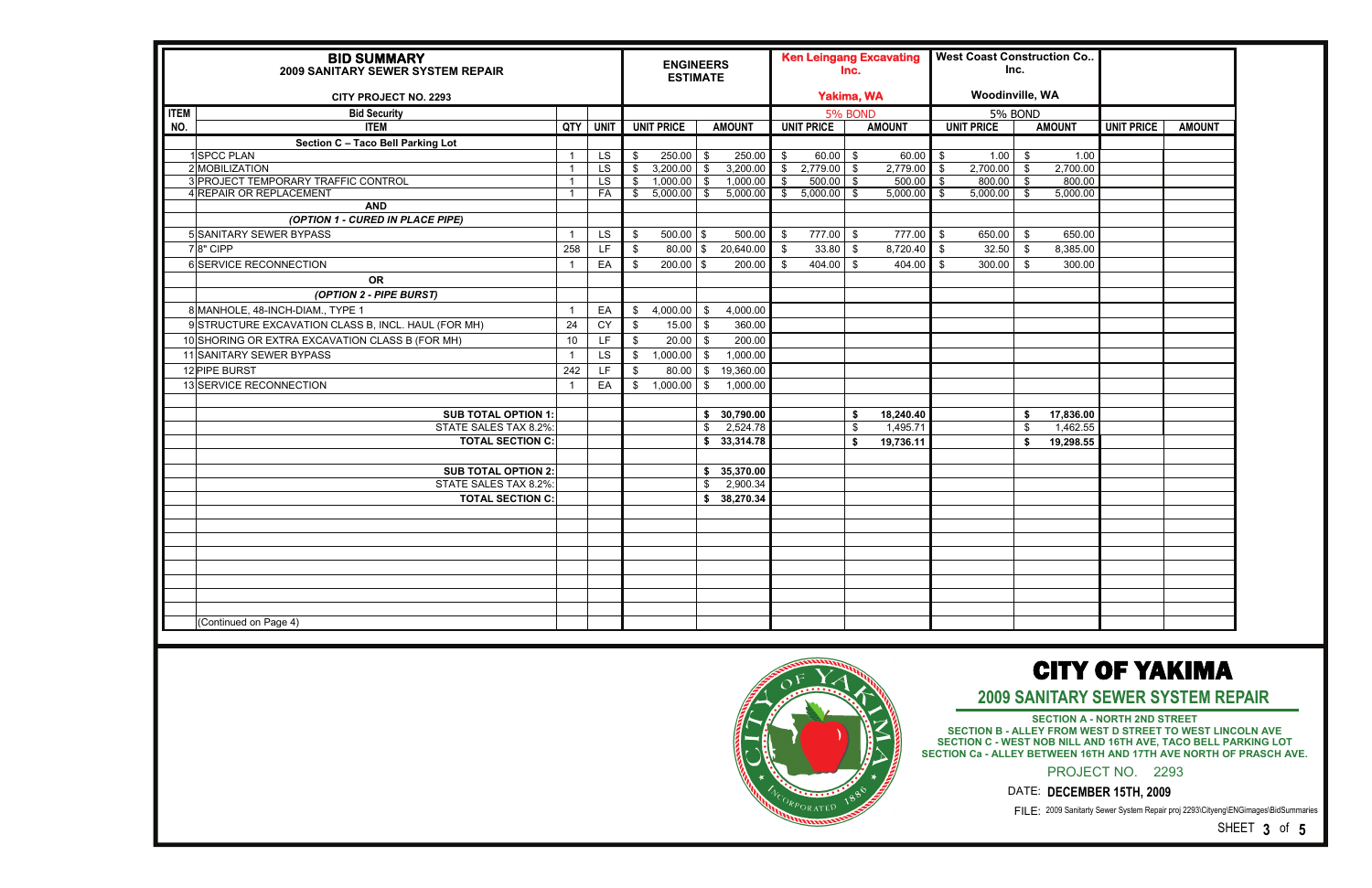**2009 SANITARY SEWER SYSTEM REPAIR** 

|             | <b>BID SUMMARY</b><br><b>2009 SANITARY SEWER SYSTEM REPAIR</b> |     |             |               | <b>ENGINEERS</b><br><b>ESTIMATE</b> |                         |               |               |                   | Inc.    | <b>Ken Leingang Excavating</b> |                          |                   | Inc.           | <b>West Coast Construction Co</b>                            |                   |               |
|-------------|----------------------------------------------------------------|-----|-------------|---------------|-------------------------------------|-------------------------|---------------|---------------|-------------------|---------|--------------------------------|--------------------------|-------------------|----------------|--------------------------------------------------------------|-------------------|---------------|
|             | <b>CITY PROJECT NO. 2293</b>                                   |     |             |               |                                     |                         |               |               | <b>Yakima, WA</b> |         |                                |                          | Woodinville, WA   |                |                                                              |                   |               |
| <b>ITEM</b> | <b>Bid Security</b>                                            |     |             |               |                                     |                         |               |               |                   | 5% BOND |                                |                          | 5% BOND           |                |                                                              |                   |               |
| NO.         | <b>ITEM</b>                                                    | QTY | <b>UNIT</b> |               | <b>UNIT PRICE</b>                   |                         | <b>AMOUNT</b> |               | <b>UNIT PRICE</b> |         | <b>AMOUNT</b>                  |                          | <b>UNIT PRICE</b> |                | <b>AMOUNT</b>                                                | <b>UNIT PRICE</b> | <b>AMOUNT</b> |
|             | <b>Section Ca - PRASH ALLEY</b>                                |     |             |               |                                     |                         |               |               |                   |         |                                |                          |                   |                |                                                              |                   |               |
|             | <b>SPCC PLAN</b>                                               |     | LS          | - \$          | 250.00                              | $\sqrt[6]{\frac{1}{2}}$ | 250.00        | $\sqrt{3}$    | $60.00$ \$        |         | $60.00$ \$                     |                          | 1.00              | $\mathfrak{g}$ | 1.00                                                         |                   |               |
|             | 2 MOBILIZATION                                                 |     | <b>LS</b>   | - \$          | 3,500.00                            | $\overline{\mathbf{3}}$ | 3,500.00      | $\sqrt{5}$    | $2,625.00$ \$     |         | $2,625.00$ \$                  |                          | $4,100.00$ \$     |                | 4,100.00                                                     |                   |               |
|             | 3 PROJECT TEMPORARY TRAFFIC CONTROL                            |     | <b>LS</b>   | \$            | 1,000.00                            | $\sqrt[6]{3}$           | 1,000.00      | $\sqrt{3}$    | $500.00$ \$       |         | $500.00$ \$                    |                          | $2,000.00$ \$     |                | 2,000.00                                                     |                   |               |
|             | 4 REPAIR OR REPLACEMENT<br><b>AND</b>                          |     | FA          | - \$          | 5,000.00                            | - S                     | 5,000.00      | $\mathcal{S}$ | $5,000.00$ \$     |         | $5,000.00$ \$                  |                          | 5,000.00          | - \$           | 5,000.00                                                     |                   |               |
|             | (OPTION 1 - CURED IN PLACE PIPE)                               |     |             |               |                                     |                         |               |               |                   |         |                                |                          |                   |                |                                                              |                   |               |
|             | 5 SANITARY SEWER BYPASS                                        |     | <b>LS</b>   | \$            | 500.00                              | \$                      | 500.00        |               | $$1,083.00$ \ \$  |         | 1,083.00                       | l \$                     | $850.00$ \$       |                | 850.00                                                       |                   |               |
|             |                                                                |     | LF.         |               |                                     |                         |               |               |                   |         |                                |                          |                   |                |                                                              |                   |               |
|             | $6 8$ IN. CIPP                                                 | 360 |             | \$            | 80.00                               |                         | \$28,800.00   | $^{\circ}$    | $33.25$ \$        |         | 11,970.00                      | $\overline{\phantom{a}}$ | 32.50             | - \$           | 11,700.00                                                    |                   |               |
|             | 7 SERVICE RECONNECTION                                         | 8   | EA          | \$            | 200.00                              |                         | \$ 1,600.00   | $\mathbf{s}$  | 308.00            | l s     | 2,464.00                       | $\blacksquare$           | 300.00            | - \$           | 2,400.00                                                     |                   |               |
|             | <b>OR</b>                                                      |     |             |               |                                     |                         |               |               |                   |         |                                |                          |                   |                |                                                              |                   |               |
|             | (OPTION 2 - PIPE BURST)                                        |     |             |               |                                     |                         |               |               |                   |         |                                |                          |                   |                |                                                              |                   |               |
|             | 8 CLEARING AND GRUBBING                                        |     | <b>LS</b>   | \$            | 200.00                              | \$                      | 200.00        |               |                   |         |                                |                          |                   |                |                                                              |                   |               |
|             | 9 SANITARY SEWER BYPASS                                        |     | <b>LS</b>   | $\sqrt[6]{3}$ | 1,000.00                            | \$                      | 1,000.00      |               |                   |         |                                |                          |                   |                |                                                              |                   |               |
|             | 10 PIPE BURST                                                  | 360 | LF.         | \$            | 80.00                               |                         | \$28,800.00   |               |                   |         |                                |                          |                   |                |                                                              |                   |               |
|             | 11 SERVICE RECONNECTION                                        | 8   | EA          | - \$          | 700.00                              | \$                      | 5,600.00      |               |                   |         |                                |                          |                   |                |                                                              |                   |               |
|             | <b>OR</b>                                                      |     |             |               |                                     |                         |               |               |                   |         |                                |                          |                   |                |                                                              |                   |               |
|             | (OPTION 3 - FULL EXCAVATION)                                   |     |             |               |                                     |                         |               |               |                   |         |                                |                          |                   |                |                                                              |                   |               |
|             | 12 CLEARING AND GRUBBING                                       |     | <b>LS</b>   | \$            | 500.00                              | \$                      | 500.00        |               |                   |         |                                |                          |                   |                |                                                              |                   |               |
|             | 13 SAW-CUT, PER INCH DEPTH                                     | 150 | LF          | - \$          | 2.00                                | \$                      | 300.00        |               |                   |         |                                |                          |                   |                |                                                              |                   |               |
|             | 14 CRUSHED SURFACING BASE COURSE                               | 13  | <b>TON</b>  | \$            | 18.00                               | $\sqrt[6]{\frac{1}{2}}$ | 234.00        |               |                   |         |                                |                          |                   |                |                                                              |                   |               |
|             | 15 HMA CL. 1/2 IN. PG 64-28 (OR ASPHALT EMULSION CRS-2P)       | 5   | <b>TON</b>  | \$            | 180.00                              | $\mathfrak{S}$          | 900.00        |               |                   |         |                                |                          |                   |                |                                                              |                   |               |
|             | 16 STRUCTURE EXCAVATION CLASS B, INCL. HAUL                    | 380 | <b>CY</b>   | \$            | 15.00                               | \$                      | 5,700.00      |               |                   |         |                                |                          |                   |                |                                                              |                   |               |
|             | 17 SHORING OR EXTRA EXCAVATION CLASS B                         | 360 | LF          | \$            | 1.50                                | \$                      | 540.00        |               |                   |         |                                |                          |                   |                |                                                              |                   |               |
|             | 18 SANITARY SEWER BYPASS                                       |     | <b>LS</b>   | \$            | 1,000.00                            | \$                      | 1,000.00      |               |                   |         |                                |                          |                   |                |                                                              |                   |               |
|             | 19 PVC SANITARY SEWER PIPE, 8-INCH DIAM.                       | 360 | LF          | \$            | 30.00                               | $\mathfrak{S}$          | 10,800.00     |               |                   |         |                                |                          |                   |                |                                                              |                   |               |
|             | 20 RECONNECT SIDE SEWER                                        | 8   | EA          | \$            | 700.00                              | \$                      | 5,600.00      |               |                   |         |                                |                          |                   |                |                                                              |                   |               |
|             |                                                                |     |             |               |                                     |                         |               |               |                   |         |                                |                          |                   |                |                                                              |                   |               |
|             |                                                                |     |             |               |                                     |                         |               |               |                   |         |                                |                          |                   |                |                                                              |                   |               |
|             |                                                                |     |             |               |                                     |                         |               |               |                   |         |                                |                          |                   |                |                                                              |                   |               |
|             |                                                                |     |             |               |                                     |                         |               |               |                   |         |                                |                          |                   |                |                                                              |                   |               |
|             |                                                                |     |             |               |                                     |                         |               |               |                   |         |                                |                          |                   |                |                                                              |                   |               |
|             |                                                                |     |             |               |                                     |                         |               |               |                   |         |                                |                          |                   |                |                                                              |                   |               |
|             |                                                                |     |             |               |                                     |                         |               |               |                   |         |                                |                          |                   |                |                                                              |                   |               |
|             | (Continued on Page 5)                                          |     |             |               |                                     |                         |               |               |                   |         |                                |                          |                   |                |                                                              |                   |               |
|             |                                                                |     |             |               |                                     |                         |               |               |                   |         |                                |                          |                   |                | <b>CITY OF YAKIMA</b><br><b>2009 SANITARY SEWER SYSTEM R</b> |                   |               |



SECTION A - NORTH 2ND STREET<br>SECTION B - ALLEY FROM WEST D STREET TO WEST LINCOLN AVE<br>SECTION C - WEST NOB NILL AND 16TH AVE, TACO BELL PARKING LOT **SECTION Ca - ALLEY BETWEEN 16TH AND 17TH AVE NORTH OF PRASCH AVE.**

2009 Sanitarty Sewer System Repair proj 2293\Cityeng\ENGimages\BidSummaries FILE:

## CITY OF YAKIMA

SHEET **4** of **5**

|                                    | Inc.                 |                                           | <b>West Coast Construction Co</b> |                   |               |
|------------------------------------|----------------------|-------------------------------------------|-----------------------------------|-------------------|---------------|
|                                    | Woodinville, WA      |                                           |                                   |                   |               |
|                                    | 5% BOND              |                                           |                                   |                   |               |
|                                    | <b>UNIT PRICE</b>    |                                           | <b>AMOUNT</b>                     | <b>UNIT PRICE</b> | <b>AMOUNT</b> |
|                                    |                      |                                           |                                   |                   |               |
| $\frac{1}{2}$                      | 1.00                 | $\, \, \raisebox{12pt}{$\scriptstyle \$}$ | 1.00                              |                   |               |
| \$                                 | 4,100.00             | $\overline{\$}$                           | 4,100.00                          |                   |               |
| $\overline{\$}$<br>$\overline{\$}$ | 2,000.00<br>5,000.00 | $\overline{\$}$<br>$\overline{\$}$        | 2,000.00<br>5,000.00              |                   |               |
|                                    |                      |                                           |                                   |                   |               |
|                                    |                      |                                           |                                   |                   |               |
| \$                                 | 850.00               | \$                                        | 850.00                            |                   |               |
| \$                                 | 32.50                | \$                                        | 11,700.00                         |                   |               |
| \$                                 | 300.00               | \$                                        | 2,400.00                          |                   |               |
|                                    |                      |                                           |                                   |                   |               |
|                                    |                      |                                           |                                   |                   |               |
|                                    |                      |                                           |                                   |                   |               |
|                                    |                      |                                           |                                   |                   |               |
|                                    |                      |                                           |                                   |                   |               |
|                                    |                      |                                           |                                   |                   |               |
|                                    |                      |                                           |                                   |                   |               |
|                                    |                      |                                           |                                   |                   |               |
|                                    |                      |                                           |                                   |                   |               |
|                                    |                      |                                           |                                   |                   |               |
|                                    |                      |                                           |                                   |                   |               |
|                                    |                      |                                           |                                   |                   |               |
|                                    |                      |                                           |                                   |                   |               |
|                                    |                      |                                           |                                   |                   |               |
|                                    |                      |                                           |                                   |                   |               |
|                                    |                      |                                           |                                   |                   |               |
|                                    |                      |                                           |                                   |                   |               |
|                                    |                      |                                           |                                   |                   |               |
|                                    |                      |                                           |                                   |                   |               |
|                                    |                      |                                           |                                   |                   |               |
|                                    |                      |                                           |                                   |                   |               |
|                                    |                      |                                           |                                   |                   |               |
|                                    |                      |                                           |                                   |                   |               |
|                                    |                      |                                           |                                   |                   |               |
|                                    |                      |                                           |                                   |                   |               |
|                                    |                      |                                           |                                   |                   |               |

PROJECT NO. 2293